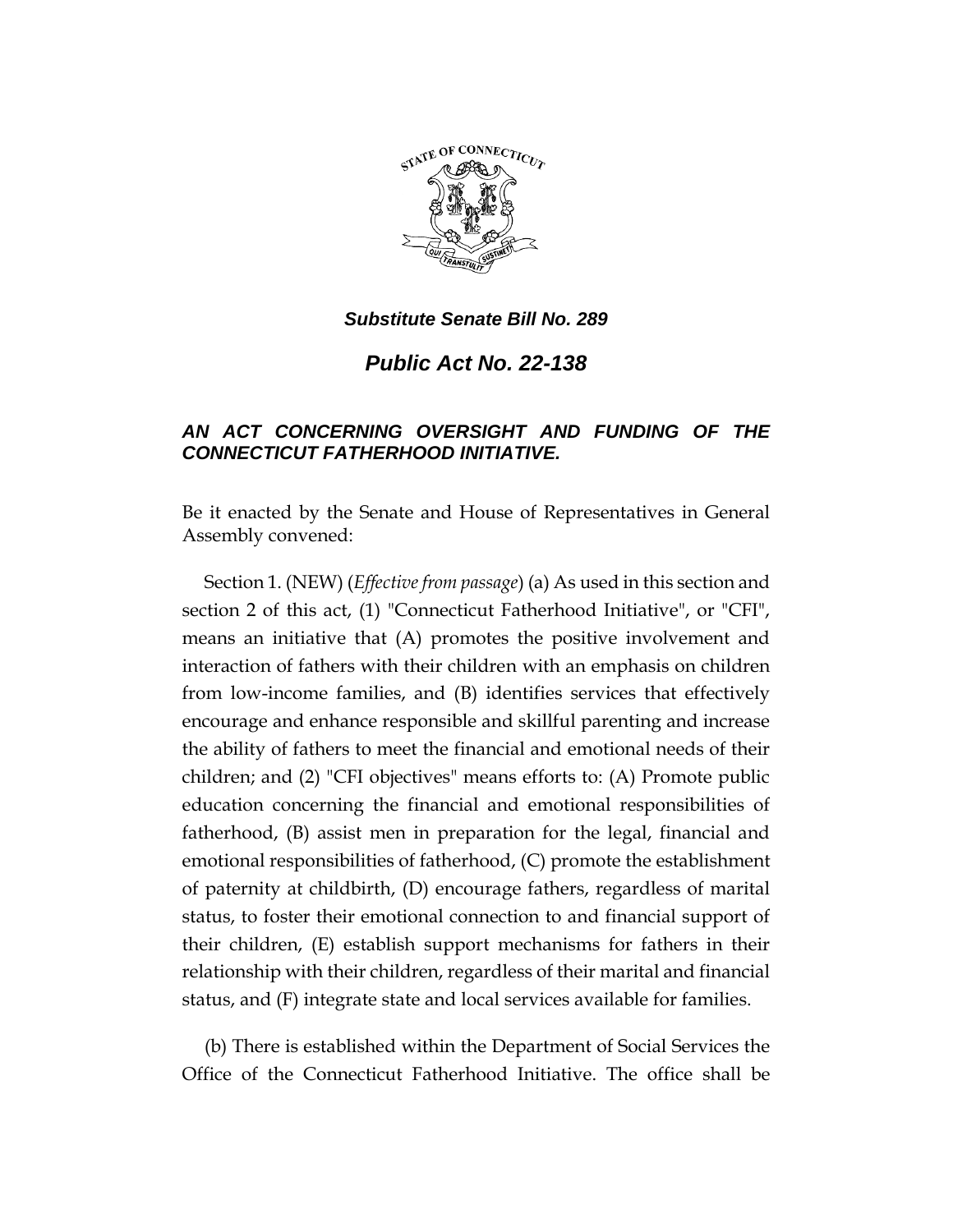overseen by the Commissioner of Social Services and shall perform administrative duties on behalf of the CFI in accordance with a strategic plan developed and implemented as part of the initiative with the approval of the council established pursuant to section 2 of this act.

Sec. 2. (NEW) (*Effective from passage*) (a) There is established a CFI Council to approve the work of the CFI, including, but not limited to, implementation of CFI objectives through a strategic plan developed by the CFI. The council shall actively participate in efforts that further CFI objectives, including, but not limited to: (1) Fostering collaboration between state agencies that provide services for fathers and families; (2) (A) coordinating comprehensive services, (B) ensuring the continuity of services, (C) heightening the impact of services, and (D) avoiding duplication of services; and (3) supporting fathers of children eligible or formerly eligible for services under the temporary assistance for needy families block grant.

(b) The membership of the council shall consist of:

(1) The Commissioner of Social Services, or the commissioner's designee;

(2) The Commissioner of Children and Families, or the commissioner's designee;

(3) The Commissioner of Correction, or the commissioner's designee;

(4) The Commissioner of Early Childhood, or the commissioner's designee;

(5) The Commissioner of Education, or the commissioner's designee;

(6) The Commissioner of Developmental Services, or the commissioner's designee;

*Public Act No. 22-138 2 of 5* (7) The Commissioner of Housing, or the commissioner's designee;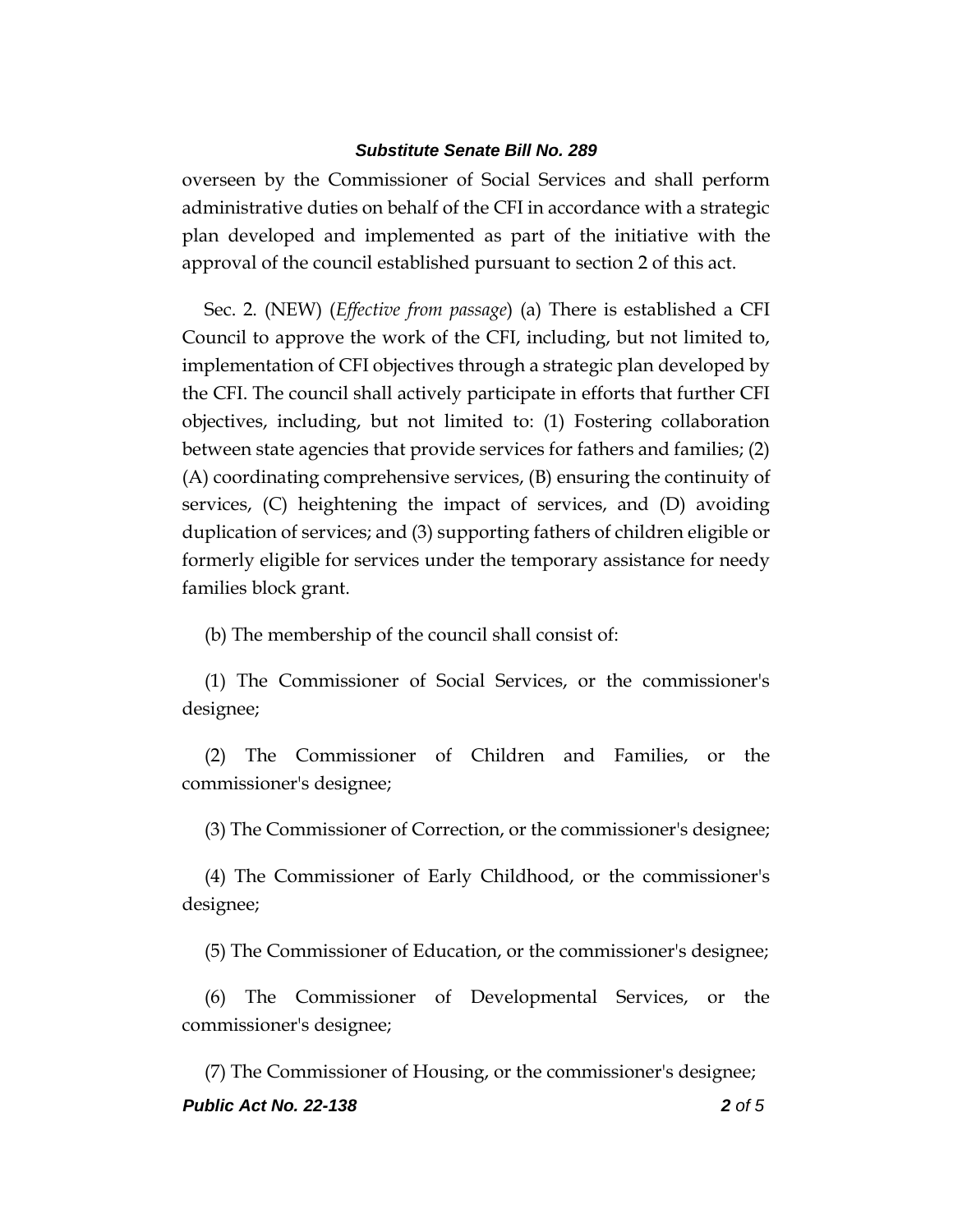(8) The Labor Commissioner, or the commissioner's designee;

(9) The Commissioner of Mental Health and Addiction Services, or the commissioner's designee;

(10) The Commissioner of Public Health, or the commissioner's designee;

(11) The Commissioner of Veterans Affairs, or the commissioner's designee;

(12) The chairperson of the Board of Pardons and Parole, or the chairperson's designee;

(13) The director of the Support Enforcement Services Division and the executive director of the Court Support Services Division of the Judicial Branch, or their designees;

(14) The Chief Family Support Magistrate, or the Chief Family Support Magistrate's designee;

(15) The president of the Connecticut State Colleges and Universities, or the president's designee;

(16) The director of the Office of Child Support Services within the Department of Social Services, or the director's designee; and

(17) Eleven members appointed by the Commissioner of Social Services, including:

(A) One with expertise in the area of legal assistance to low-income populations;

(B) One representative of the Governor's Workforce Council;

(C) One representative of a regional workforce development board;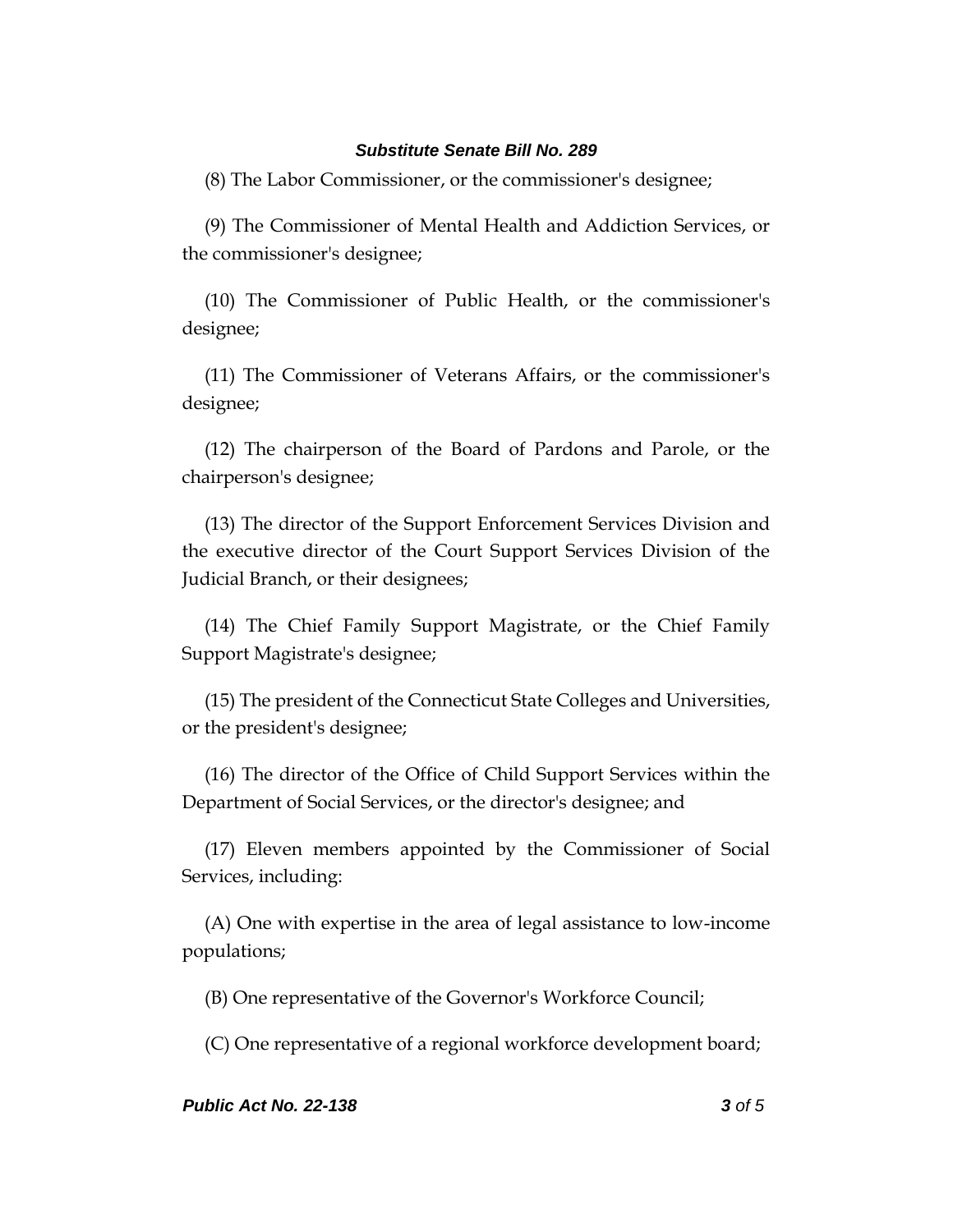(D) One member with expertise in family relations;

(E) One or more representatives of a local fatherhood program;

(F) One member with expertise in male mental and physical health;

(G) One member representing the interests of custodial parents;

(H) One member representing the interests of noncustodial parents;

(I) One member representing the interests of children;

(J) One member with expertise in the area of domestic violence; and

(K) One member with expertise in child development.

(c) The Commissioner of Social Services shall serve as a chairperson of the council and shall designate a cochairperson from among the membership of the council. The commissioner shall convene the council not later than thirty days after the effective date of this section, and the council shall meet at least quarterly thereafter. The commissioner shall fill any vacancy of seats under subdivision (17) of subsection (b) of this section.

(d) The Commissioner of Social Services may designate a working group from among the members of the council to carry out specific duties required under this section and section 1 of this act. The commissioner shall seek the advice and participation of any person, organization or state or federal agency the commissioner deems necessary to carry out the provisions of this section and section 1 of this act.

(e) The Commissioner of Social Services, in consultation with the council and within available resources, shall apply for any available federal and private funds for programs that promote CFI objectives in accordance with this section and section 1 of this act. The commissioner